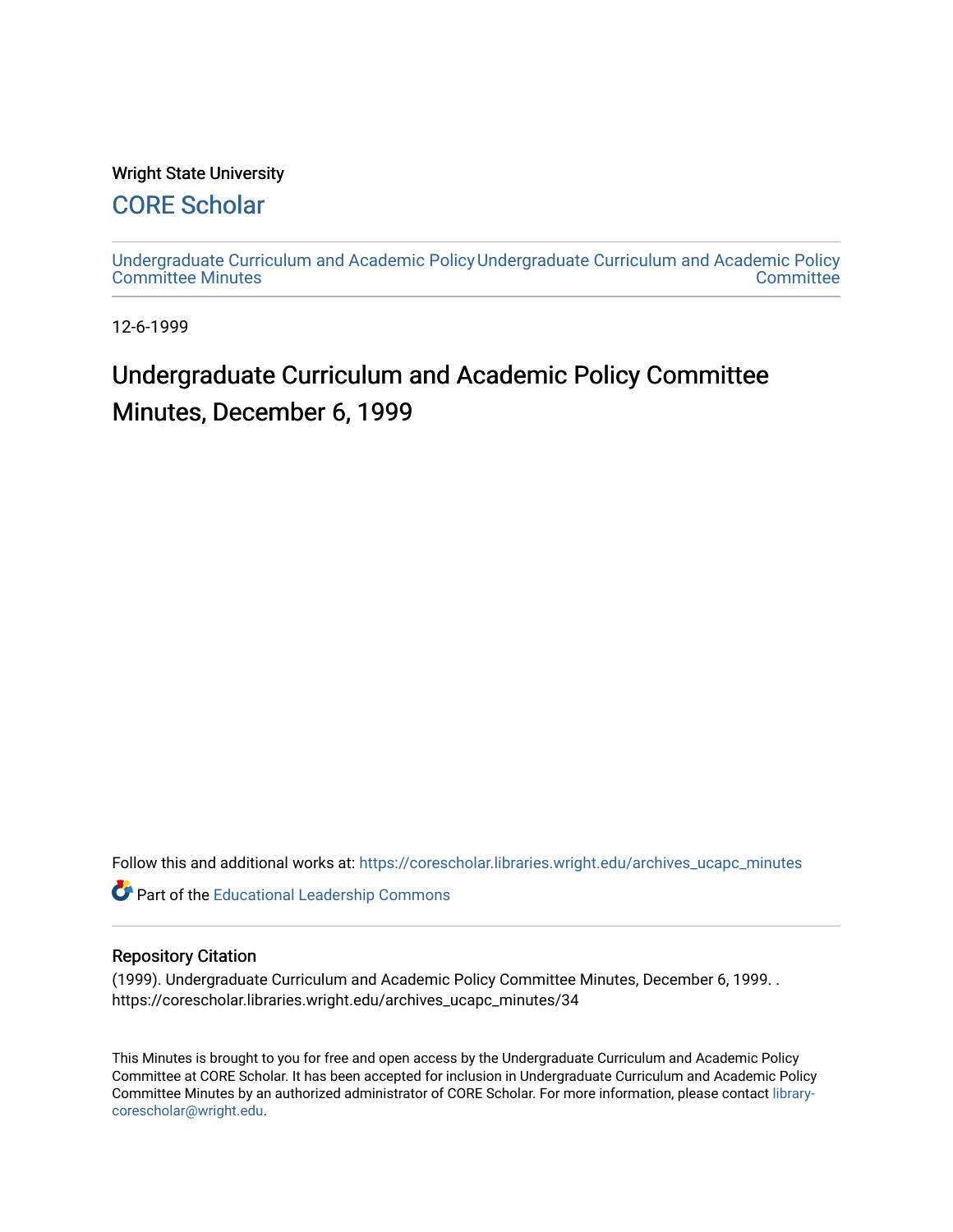# **Undergraduate Curriculum and Academic Policy Committee**

## **Minutes of December 6, 1999 Meeting**

**Present:** Carol Holdcraft, Richard Mercer, Mark Sirkin, Tom Sav, Roy Vice, Tim Rafferty (for Patricia Renick), Jeanne Fraker (University College), Joe Law (WAC), Coleen Finegan (guest), Tim Donofrio (Registrar's Office), Beth Wirick (student rep.)

**Minutes:** Minutes of November 8, 1999 were approved as distributed.

### **Course Inventory Requests/Course Modification Requests:**

COLA: The following were approved: SAC \*\*\* , ATH 458. The following were tabled pending clarification, AFS 200, AFS 300, AFS 400, AFS 401.

COBA: The following were approved: MS 202, MS 490

CEHS: The following were approved: EDE 221, EDE 223, EDE 225, EDE 227, EDE 300, EDE 301, EDE 321, EDE 323, EDE 419, EDE 440, ED 311, ED 315, ED 316, ED 317, ED 411, ED 417, EDE 230, EDE 231, EDE 303, EDE 315, EDE 317, EDE 464

UC: The following were approved: UD 100, UD 101

### **New Programs/Program Changes:**

**COLA: B.A. African and African American Studies:** The committee reviewed the proposal and noted a number of questions needing clarification. The chair will send the questions to Paul R. Griffin, Professor of African and American Religious History with an invitation to attend the next meeting or reply in writing. Proposal will be held in committee for further clarification.

**Minor in Philosophy:** The committee reviewed the proposal and supports this new minor. Proposal will be sent to Senate with a recommendation of approval.

**CEHS: Admission Policy Change - Technology:** The committee reviewed the proposal to require all College of Education and Human Services students, graduate and undergraduate, part-time and full-time, to certify that they own or have access to a computer and the Internet for admission to CEHS. The proposal will be sent to Senate with a recommendation of approval.

### **Old Business:**

**COLA Math proposal:** Interim Mathematics Placement Exam Procedures: The chair will invite Manley Perkel to the next meeting to discuss the math department's response to concerns about math placement.

**WAC Report:** Joe Law reported that the WAC committee met November 17, 1999 and began to develop an assessment plan for the Writing Across the Curriculum program, in close coordination with Bill Rickert.